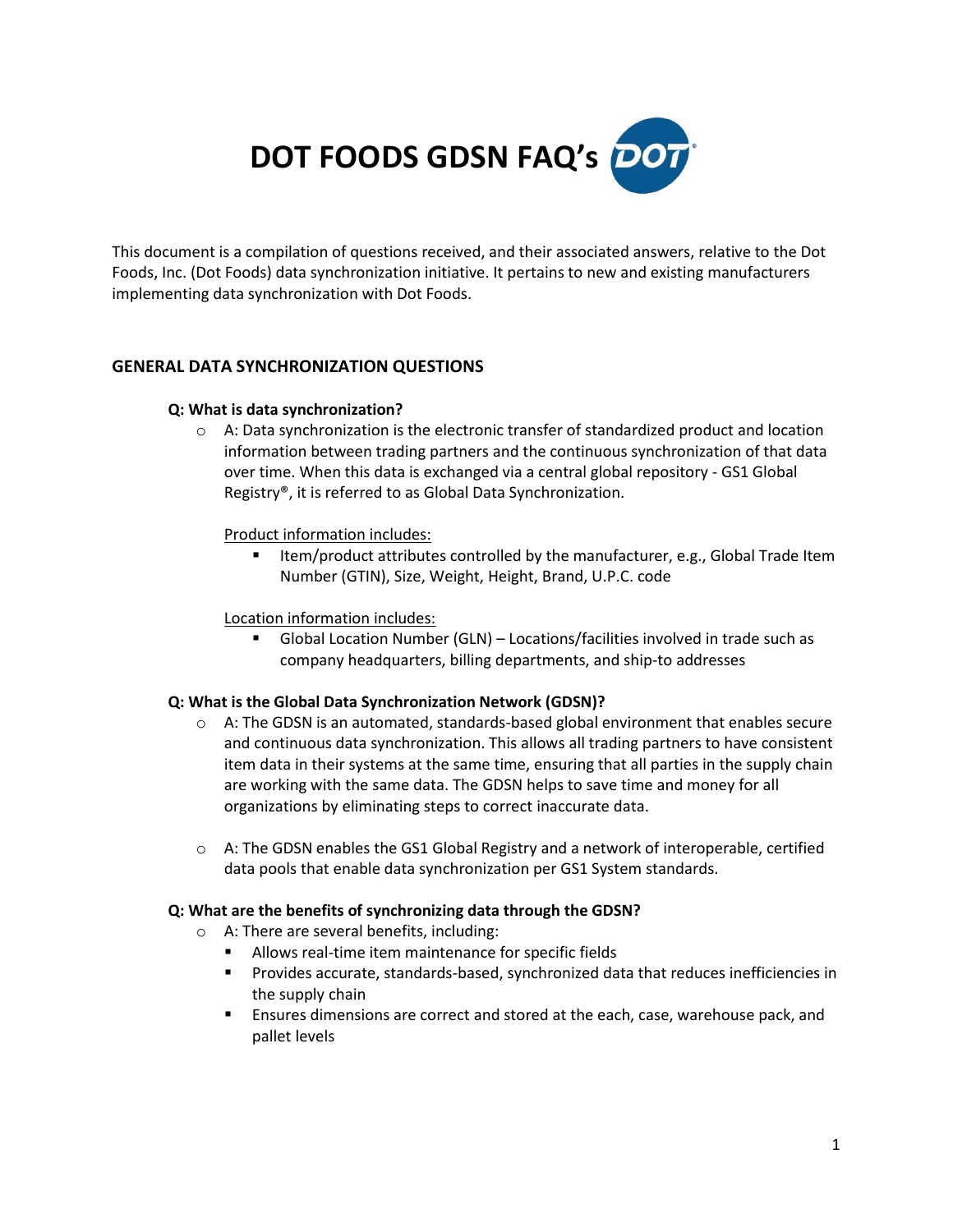#### **Q: What is a data pool? What is a GDSN-certified data pool?**

- $\circ$  A: An entity that provides its customers data synchronization services and a single point of entry to the Global Data Synchronization Network (GDSN) is called a data pool.
- $\circ$  A: Data pools must be certified per GS1 System standards to operate within the GDSN. Data pools interoperate with the GS1 Global Registry and each other.

## **Q: Where can I find a list of GDSN-certified data pools?**

 $\circ$  A: The GS1 website has a list of GDSN-certified data pools with contact information, found here [http://www.gs1.org/docs/gdsn/support/gdsn\\_certified\\_data\\_pools.pdf.](http://www.gs1.org/docs/gdsn/support/gdsn_certified_data_pools.pdf)

## **Q: What is a GS1 Company Prefix?**

 $\circ$  A: A GS1 Company Prefix is a globally unique number assigned to companies by GS1 Member Organizations (GS1 US services companies located in the United States) to create the identification numbers of the GS1 System.

## **Q: What is a GLN?**

- $\circ$  A: GLN is an acronym for "Global Location Number" and refers to the globally unique GS1 System identification number for legal entities, functional entities, and physical locations. A GLN is comprised of 13 digits that together represent a GS1 Company Prefix, Location Reference, and Check Digit. Supply side trading partner locations generally include corporate headquarters, regional offices, warehouses, plants, and distribution centers. Demand side trading partner locations generally include corporate headquarters, divisional offices, stores, and distribution centers.
- o **Note:** Dot Foods' GLN is **0684476000001**

## **Q: What is a GTIN?**

 $\circ$  A: GTIN is an acronym for "Global Trade Item Number" and refers to the globally unique GS1 System identification number for products and services. A GTIN may be 8, 12, 13, or 14 digits in length, represented as GTIN-8, GTIN-12, GTIN-13, and GTIN-14, respectively.

# **Q: Is data synchronization an Information Technology (IT) function? Does it require IT resources?**

 $\circ$  A: Data synchronization is a business process that uses technology for implementation. For a successful implementation, it is recommended to have executive sponsorship and technology resources allocated to this program.

## **Q: Is data synchronization just another term for EDI?**

 $\circ$  A: No. EDI, or Electronic Data Interchange, is used in the transmission of many ebusiness transactions, whereas data synchronization is the electronic transmission of standardized product and location information.

## **Q: Does my sales team need to be involved with data synchronization?**

 $\circ$  A: Yes, sales people play an important role in the success of this process. For example, for new items to be submitted to Dot Foods, the sales person would communicate with their data synchronization contact at their head office to submit the new item information to Dot Foods.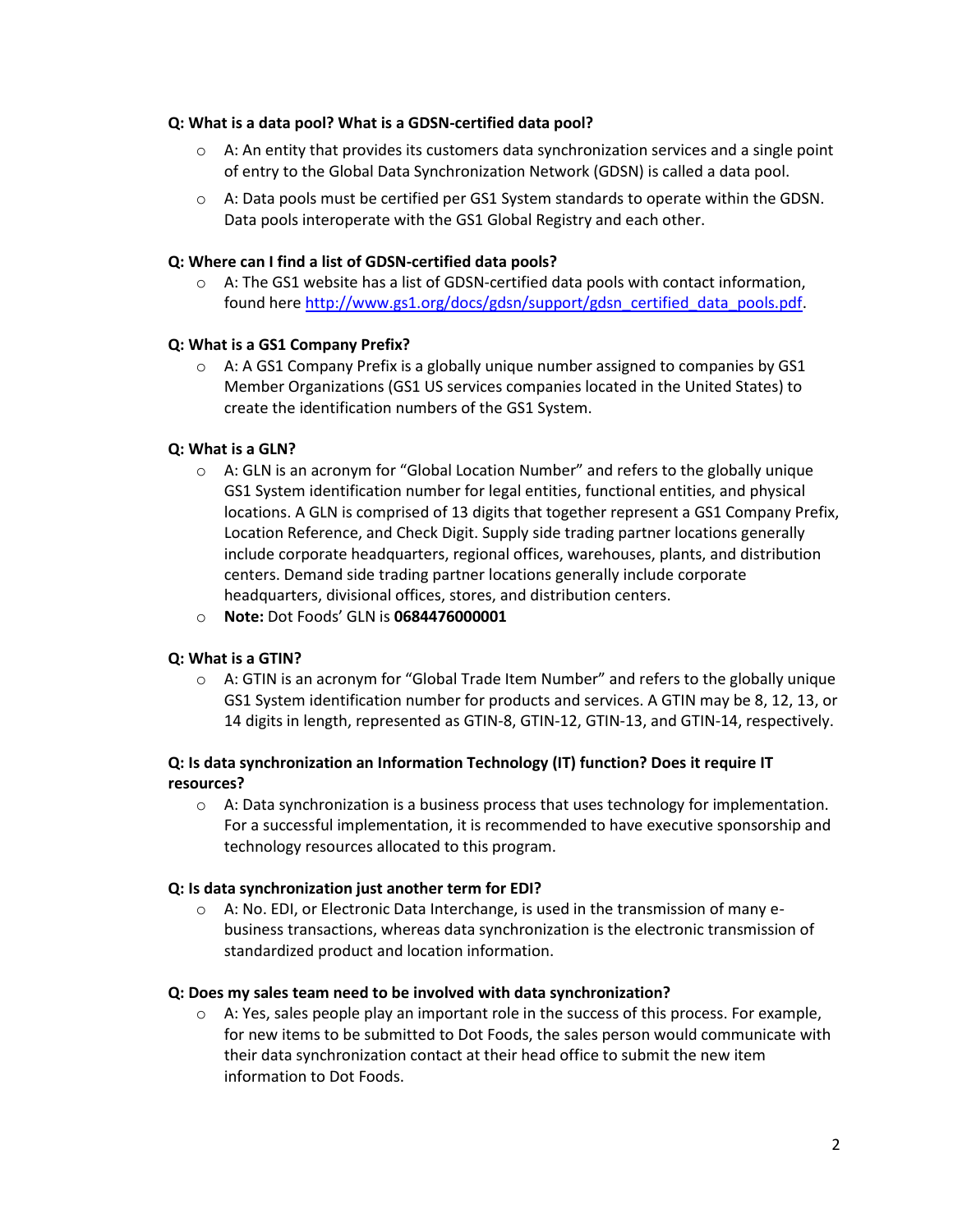## **Q: What is the Global Product Classification (GPC) code?**

- $\circ$  A: A GPC code is an 8-digit number that represents a classification of products. It is a 'flat' classification system based on attributes and values. Global Product Classification is a required element of the global data based on attributes, and values and is a required element of the GDSN.
- o **Note:** If you need a list of GPC codes, please contact your data pool provider. To request a GPC code to be added to the GDSN standards, work with your data pool provider to submit a change request.

# **PUBLISHING DATA TO DOT FOODS**

## **Q: My Dot Foods Business Development Manager says I have to do data synchronization. Where do I start?**

- $\circ$  A: The necessary information to get started can be found at [http://dotfoods.com/who](http://dotfoods.com/who-we-serve/your-resources/ecommerce/)[we-serve/your-resources/ecommerce/](http://dotfoods.com/who-we-serve/your-resources/ecommerce/) and the 1WorldSync landing page at [http://1worldsync.com/web/us/dot-foods.](http://1worldsync.com/web/us/dot-foods)
	- Complete the *Supplier GDSN Registration Form,* [www.aligntrac.com/dotfoods.](http://www.aligntrac.com/dotfoods)
	- Review the *Dot Foods GDSN Implementation Guide*, which will walk you through the implementation process.
	- Review the *Dot Foods GDSN Image Requirements*, which identifies the specifications required for publishing quality images to Dot Foods.
	- Reach out to your Dot Foods Master Data Analyst with questions.

## **Q: Is data synchronization only for existing items that Dot Foods carries, or should I publish new items also?**

 $\circ$  A: You should begin by publishing the existing items that Dot Foods carries and then begin publishing new items.

## **Q: Do I only need to publish the item level Dot Foods is ordering?**

o A: No. All levels of the item hierarchy should be published.

## **Q: What do I do about items that my company no longer carries that are on the report sent to me by Dot Foods?**

o A: Identify them in the report and return via email to Dot Foods.

## **Q: I have successfully published my items and they do not show up as synchronized with Dot Foods. What are my next steps?**

 $\circ$  A: You should receive Catalogue Item Confirmations (CIC) "accepting" your data within a few hours of your publications. CICs indicating "synchronization" will be issued once your entire product line is reviewed and moved to "production synchronization" status within Dot Foods' internal systems.

# **Q: Is Dot Foods checking the Initial Load or New Publication Types for incoming Catalogue Item Notification (CIN) publications?**

 $\circ$  A: Suppliers need to use the correct Publication Type, as the Publication Type is used to control the flow of information. "Initial Load" publications are directed to Dot Foods'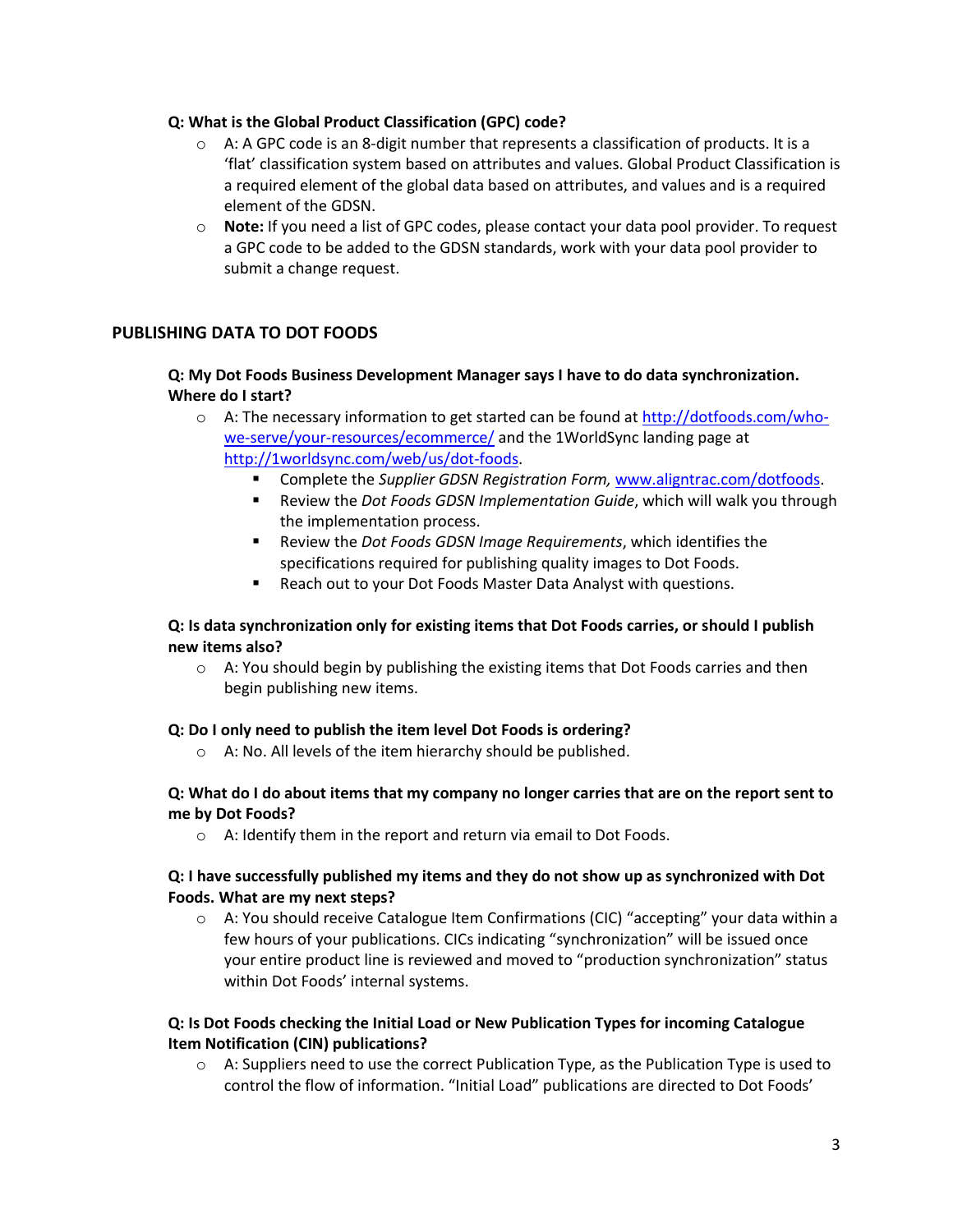audit process for existing items, whereas "New" items are directed to Dot Foods' new item setup process (once Dot Foods deems that the supplier is in production).

## **Q: When can I expect to see the Catalog Item Confirmation (CIC Authorization)?**

 $\circ$  A: You should receive the initial CIC within hours of Dot Foods receiving your Catalogue Item Notification (CIN). You may receive additional CICs as Dot Foods processes the data.

## **Q: What is an unmarked inner?**

 $\circ$  Unmarked inners are inner pack quantities in which no GTIN has been assigned. Publishing unmarked inner values when applicable provides a more accurate depiction of the trade item's pack size.

## **Q: How do I become Marketing & Nutritional Complete?**

- o Dot Foods scores all suppliers on Marketing & Nutritional Completeness. In order to obtain a 100% Marketing & Nutritional Completeness score, all six of the following attributes must be published:
	- **■** Marketing
	- **Images**
	- **Nutritionals**
	- **Ingredients**
	- **Preparation**
	- **E** Storage
- o **Note:** Non-foods manufacturers are required to publish Marketing and Images only.

## **COMMON MISTAKES**

Enhance your data synchronization experience by avoiding these common mistakes.

#### **Length and Width swap**

 $\circ$  For a non-consumer trade item, the length is the longest side of the natural base.

## **TI/HI swap**

- $\circ$  TI = units per layer; HI = the number of layers per pallet
- o Also known as tie and tier

#### **Publishing item changes outside of GS1 tolerances or not issuing a new GTIN when applicable**

o Review the *GDSN Package Measurement Standards* and the *GTIN Allocation* Rules on the GS1 US website prior to making item changes[, www.gs1us.org.](http://www.gs1us.org/)

#### **Omitting required attributes to attain a compliant status**

- $\circ$  A: In addition to the foodservice attributes, Dot Foods requires the following four attributes in order for a publication to receive a compliant status:
	- **Alternate Item Number**
	- **Minimum Lifespan from Production**
	- **Storage Temperatures**
	- Country of Origin